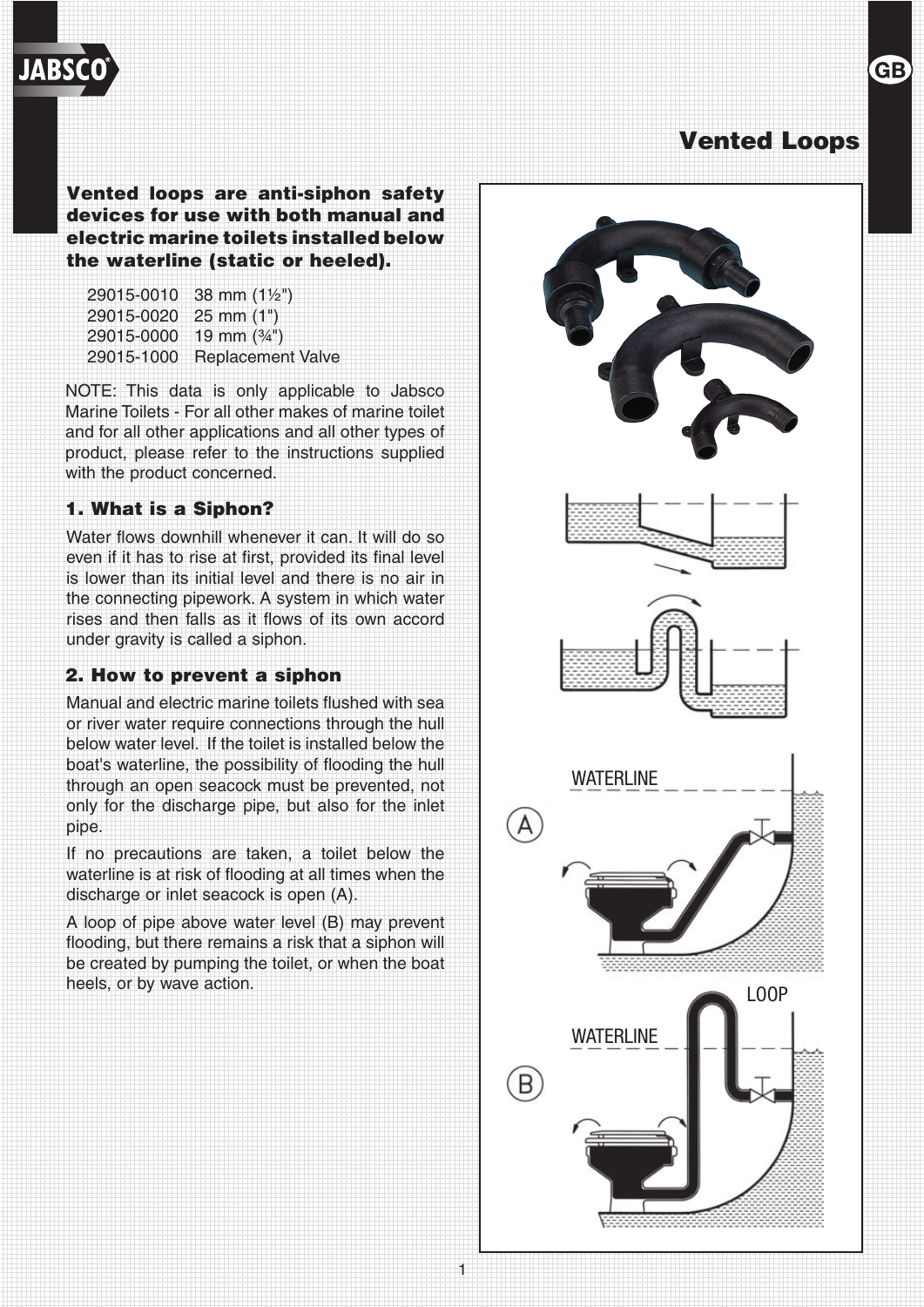

To break the siphon, air must be let into the top of the loop of pipe, allowing water to drop back on both sides of the loop, and stopping it from flowing into the hull.

A Vented Loop (C) is fitted with a one-way valve at the top, permitting water to be pumped through the loop and out of the hull, but preventing the formation of a siphon that would allow water to flow back into the hull.

3. How to prevent a siphon in the discharge of all models of Manual and Electric Toilet and Holding Tanks



2

VENTED LOOP  $\Box$  ONE-WAY VALVE WATERLINE C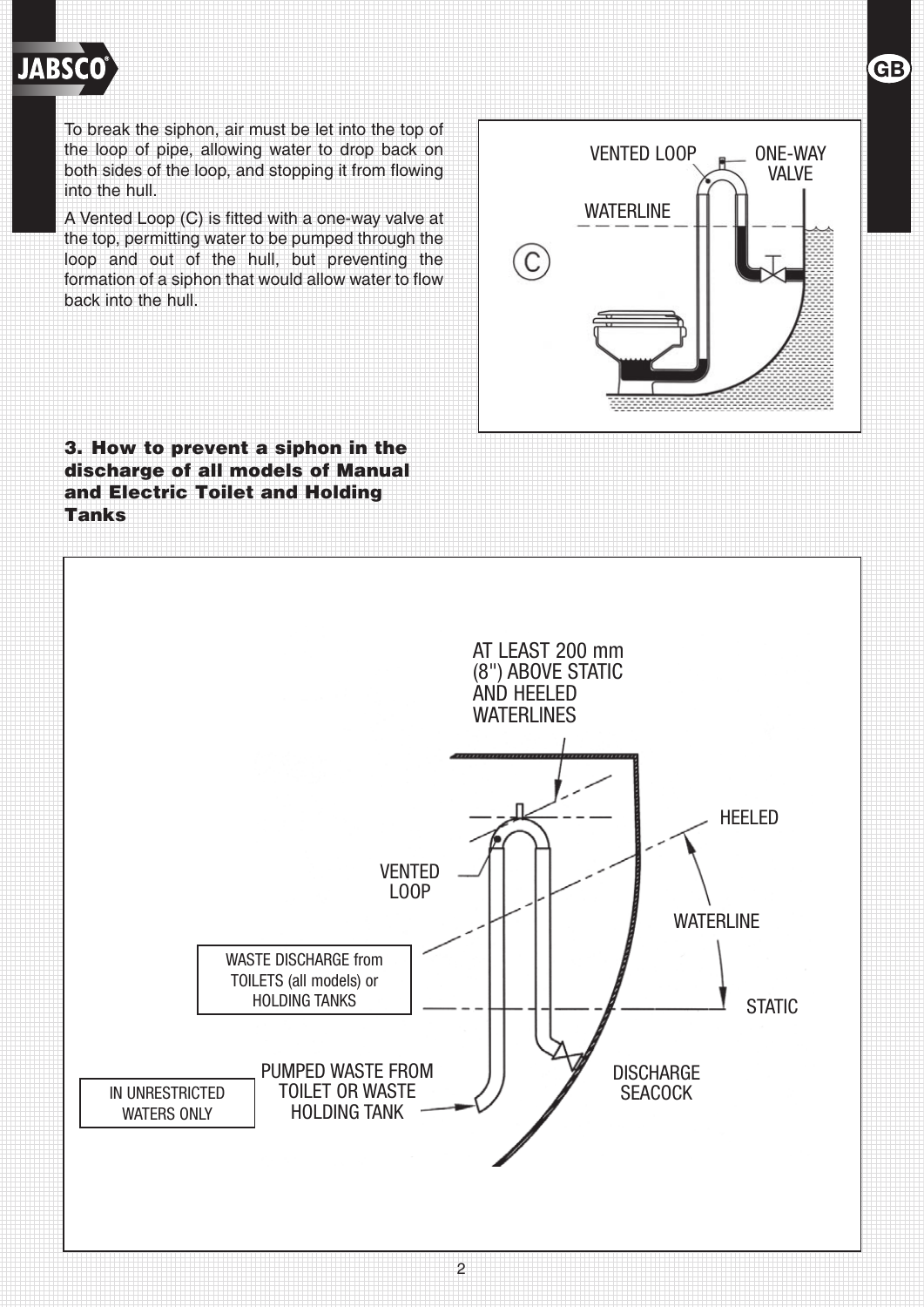

## 4. How to prevent a siphon in the inlet pipe



This product is designed solely for use with Jabsco Vented Loop. Do not overtighten cap as this may damage the valve and cause a leak.

Do NOT fit a vented loop into the inlet pipework of a pump, where it will admit air (as it is designed to) and impede or prevent priming.

Trouble-shooting tip: if the anti-siphon loop makes a hissing noise when the pump is running, and the clean water flush pump won't prime, the vented loop has been fitted in the pump's suction line instead of its discharge line.

### **Remedy:**

In a manual toilet system, remove the vented loop from the inlet line and fit it in the discharge line between pump and toilet bowl.

In an electric system, where the inlet line requires a vented loop, a solenoid valve must also be fitted.

## 5. Lite Flush and 37010 Series Electric Toilets

In the Lite Flush and the 37010 series electric toilet installations where the clean water inlet line has to be protected by an anti-siphon loop, the vent in the top of the loop needs to be kept closed under suction, so that the pump can prime and run.

Fit an electrically operated solenoid air valve (37068-2000) in the top of the vented loop. The solenoid will close the air valve only when the pump is running, allowing the valve to perform its normal siphon-breaking function at other times.

Continued on page 4...



3